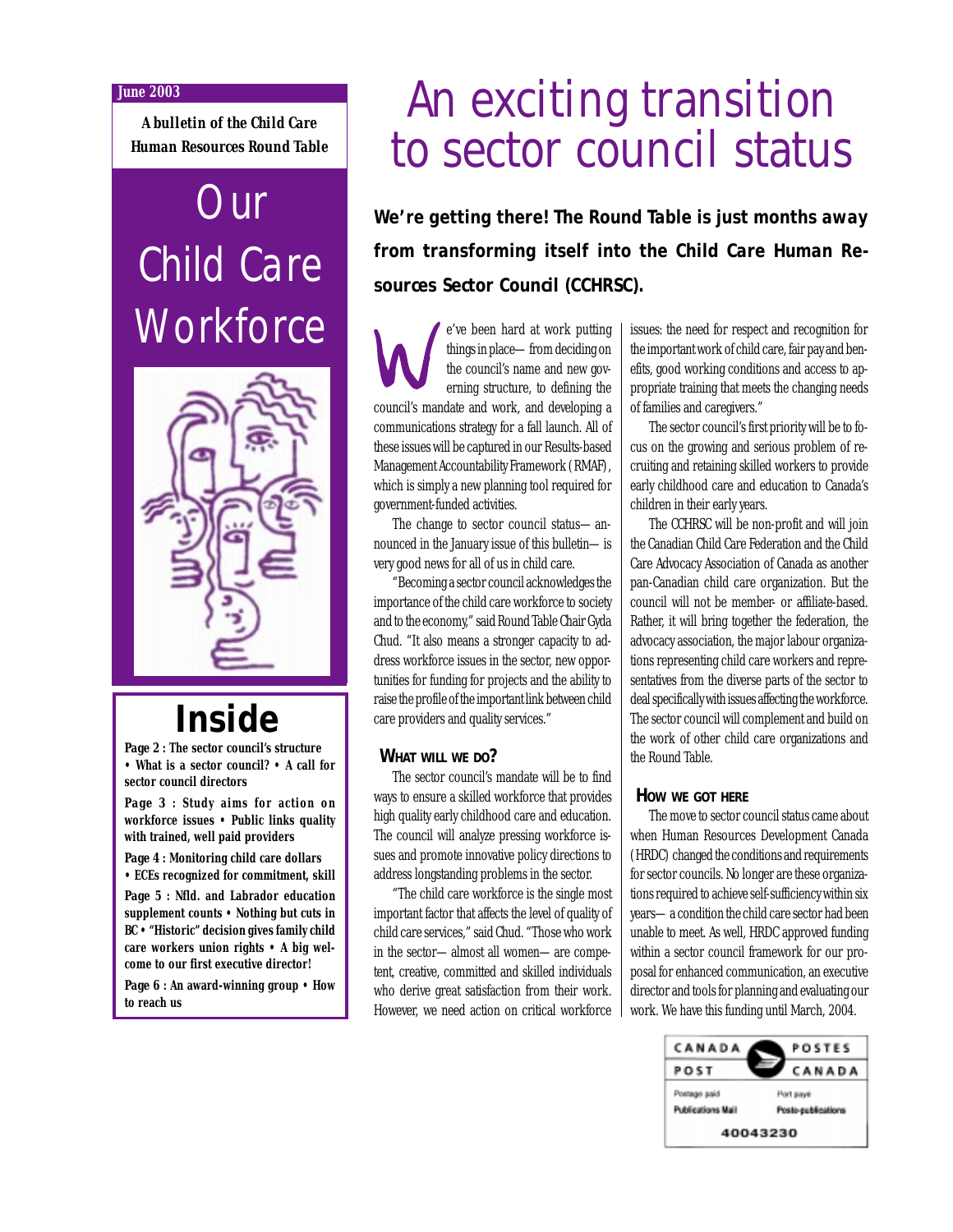# The sector council's **What**

**At the Round Table meeting in April, members approved a proposal for a new governance structure for the Child Care Human Resources Sector Council (CCHRSC). Here are the highlights.**

**The CCHRSC will be accountable to** the child care workforce and reflect the rich diversity and uniqueness of the sector.

The council's governing body will be the **Board of Directors**. The board will be comprised of 18 to 20 members:

- **12 organizational directors**
- 3 representatives from the Child Care Advocacy Association
- 3 representatives from the Canadian Child Care Federation.
- 6 directors are from the major labour organizations representing child care workers: 2 from the Ca-



nadian Union of Public Employees, 2 from the Confédération des syndicats nationaux and 2 from the National Union of Public and General Employees.

• **6 to 8 directors are directorsat-large**, with one ex-officio director representing provincial and territorial governments.

An **Executive Committee** of 6 will guide the sector council's work between board meetings. The committee will include equal representation from child care organizations, labour organizations and Directors-at-Large. The officers of the Executive Committee will be the Chair, Vice-Chair and Secretary/Treasurer.

### **WAYS OF WORKING**

The Sector Council will work in a cooperative and collaborative manner, and in a way that enhances the efforts of the national partners and childcare workforce.

# **is a sector council?**

**There are more than 30 sector** councils in Canada, mainly related to industry. Child care is the first social sector to join the ranks of sector councils—an important step in recognizing the value of the child care workforce. Sector councils involve workers, employers, unions, educators, government and other stakeholders. Representatives from these groups come together to analyze sector-wide human resource issues and propose strategies to address workforce challenges.

### **Published by:**

Child Care Human Resources Round Table c/o 3rd Floor, 323 Chapel Street, Ottawa, Ontario, K1N 7Z2

**Text:** Bozica Costigliola

**Printed** by union labour at Impart Litho

**Mailing:** DocuLink International

Legal Deposit NLC – BNQ

2003 June 2003

## A call for sector council directors

**The Child Care Human Resources Sector Council (CCHRSC) is accepting applications for the six to eight Directors-at-Large on its founding board. Applicants should be able to demonstrate some of the following qualities:**

- Knowledge of child care human resource issues and practice.
- Familiarity with various delivery models, for example, centre-based care, regulated and unregulated family child care, and in-home child care.
- Demonstrated leadership and commitment to promoting the child care sector.
- Knowledge of inclusion issues, and ethnic and cultural diversity.
- Familiarity with both rural and urban child care perspectives.

A nominating committee will select candidates for the new board of directors. This committee is comprised of four organizational representatives and two constituency representatives

from the Round Table. The two constituency representatives will not be reoffering to sit on the sector council.

If you are interested in serving as a CCHRSC director, contact us to receive an application package:

**Child Care Human Resources Round Table 3rd Floor, 323 Chapel St., Ottawa, ON, K1N 7Z2**

- **Phone: (613) 239-3100 Toll free: 1-866-411-6960**
- **Fax: (613) 239-0533 E-mail: roundtable@on.aibn.com**
- **Please note that your application must be received no later than Friday, September 12, 2003.**

### **Watch for our launch date**

**It's going to be a great fall this year! That's when the launch of the Child Care Human Resources Sector Council will take place. We'll send out details and post them on our web site as they are firmed up. Visit us at www.cchrrt.ca (English); www.trsge.ca (French).**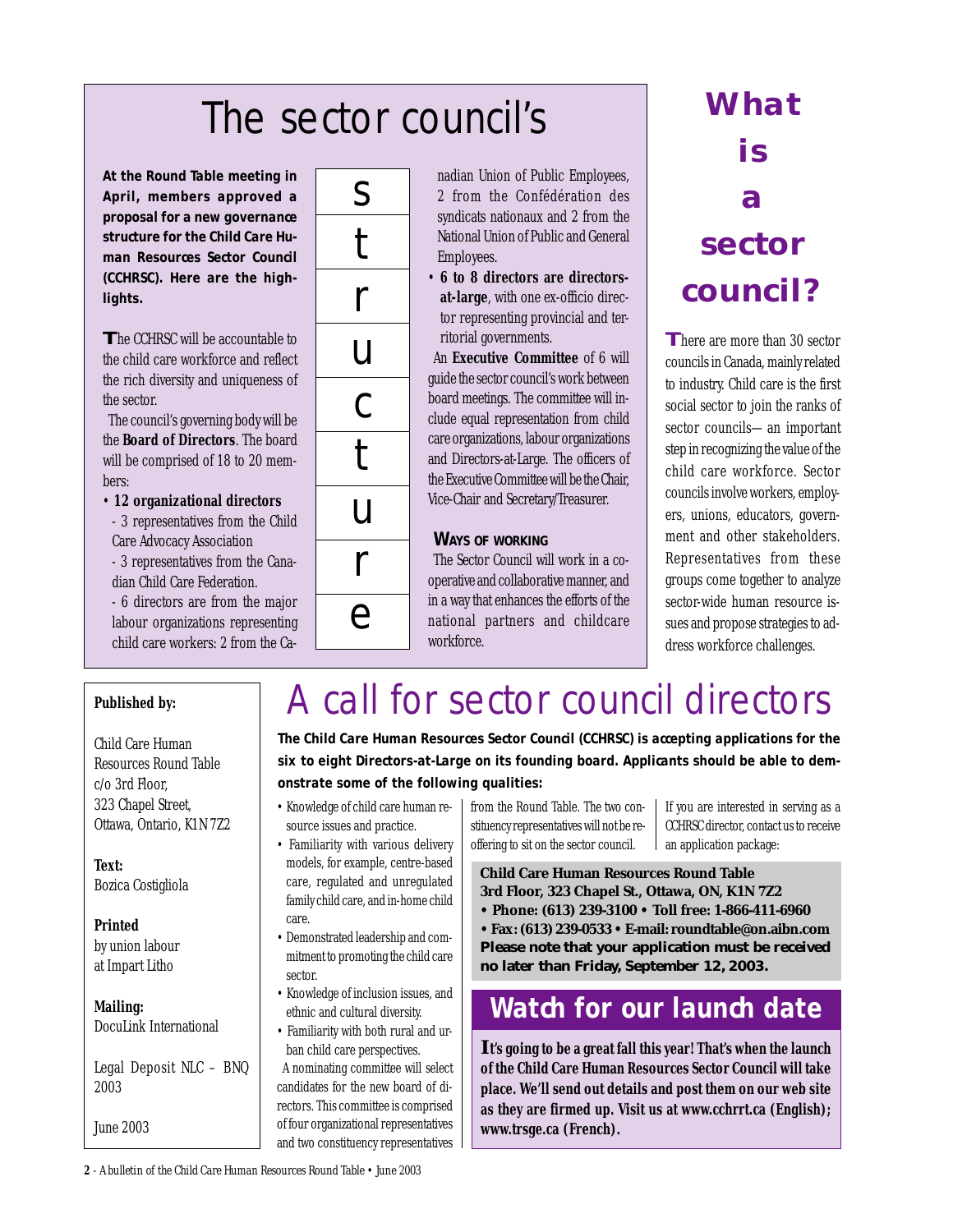## action action Study aims for on workforce issues

**The Labour Market Update Study is in full swing, gathering lots of valuable information that will help the Round Table recommend ways to deal with the growing recruitment and retention problems in the child care sector.**

- he 15-month LMU project builds on the 1998 sector study, *Our Child Care Workforce: From Recognition to Remuneration*. The project will update the data since the sector study's publication, examining the impact of demographic and child care policy initiatives since 1998 on human resource issues in the regulated part of the sector. It will look at factors that influence recruitment, retention and recognition in the child care field, such as wages, working conditions, health and safety concerns, skills, and the values society places on the occupation. The study is being funded by Human Resources Development Canada.

The LMU project has two main

parts. The first is an environmental scan, which involves a literature review, analyzing demographic and labour market information, and gathering information from provincial/territorial and federal governments, labour groups and child care organizations. The second part involves consultation with the field and relevant partners through a survey of early childhood education students in eight post-secondary institutions, focus groups and key informant interviews.

"We've completed the survey with seven of eight post-secondary institutions," said the project's principal researcher, Jane Beach. "We had a very good response rate and are very excited about the many students who gave us permission to contact them in future so that we can follow their career paths. This will give us good information about what people in early childhood education are doing with their work and study lives."

#### **RANGE OF ISSUES**

The survey looked at a range of issues, from the language most commonly spoken in the student's home and how well students felt prepared to work with children, to their future work plans.

Beach said that five dominant human resource-related themes have emerged from the literature review: quality-related issues, job security and stability issues, public attitudes and awareness, inclusion and the relationship between early childhood development and child care.

Focus groups are being held with front-line staff and caregivers; kindergarten and preschool teachers; unions representing child care workers; and government officials, trainers, researchers and other experts in the field. The focus groups will be completed by the end of June.

"Once again we are fortunate to be able to conduct this type of research," said Sheila Davidson, the chair of the Round Table steering committee guiding the study. "Our goal is to use it to make a real difference in human resource matters for the people working in the field."

### **Public links quality with trained, well paid providers**

**A recent national poll indicates that Canadians want a publicly funded child care system, with trained and appropriately paid child care providers.**

**T**he poll, *Perceptions of Quality Child Care*, was sponsored by the Canadian Child Care Federation and the Child Care Advocacy Association of Canada. It shows:

- 90 % of Canadians want a nationally coordinated child care plan that gives all children access to quality child care.
- 86% say "there can be a publicly funded child care system that makes quality child care available to all Canadian children."

The poll results demonstrate that the public believes good child care is vital to a child's development. The findings also indicate that the public links trained, well paid providers to quality services:

- 88% support increasing the wages of child care providers.
- 79% believe that child care providers who have more training provide better care.
- 94% of Canadians believe the most critical years for brain development are the first six years.
- 88% believe that regardless of family background, poor quality child care hurts a child's development.

The results also point to a positive shift in public perceptions of child care itself. Twothirds of the public view it as a developmental service. Only 17% view it as "babysitting."

The poll was conducted by Millward Brown Goldfarb and administered to a random national-proportionate sample of 1,200 people between November 27, 2002 and December 12, 2002. The results of such a sample are accurate to within  $+/- 2.9\%$ , 19 out of 20 times.

The full poll results and backgrounders will be made available on the CCCF and CCAAC web sites. Visit www.cccf-fcsge.ca and www. childcareadvocacy.ca.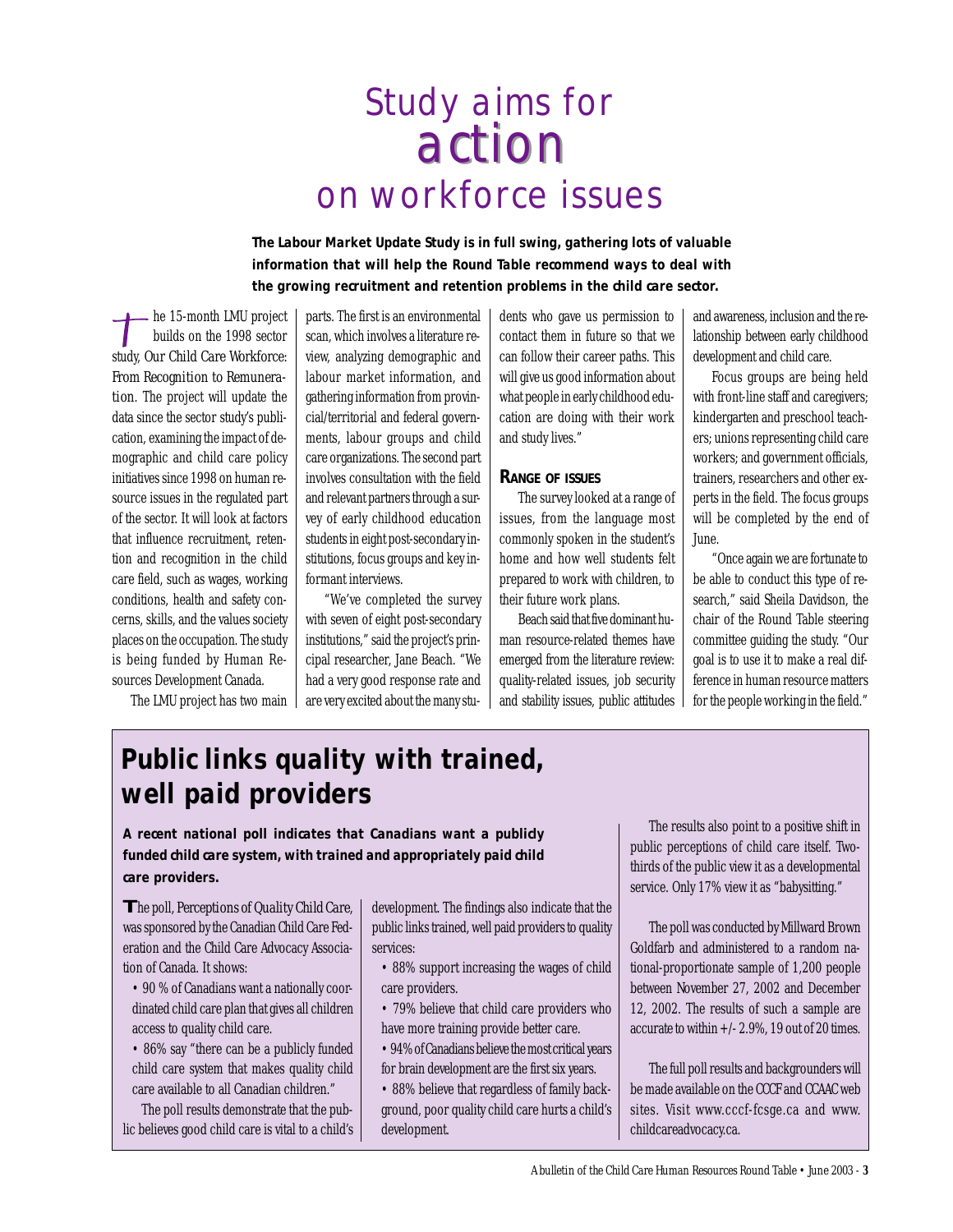## Monitoring child care Monitoring child care dollars dollars

**A message to the provinces and territories: the child care sector is watching your follow-through on the intergovernmental agreement on child care.**

n March, the provinces and territories signed on to the Multilateral Framework Agreement on Early Learning and Child Care. These governments made a commitment to spend their portion of the child care allocation in the February federal budget on regulated early learning and child care programs for children under six. The budget allocation is \$900 million over five years, with only \$25 million in the first year and \$75 million on the second.

A number of the agreement's provisions affect the child care workforce:

• The money can be spent on several areas, including capital and operating funding, fee subsidies, wage enhancements, training, and professional development and support, quality assurance and parent information and referral.

• The agreement also says that effective approaches to child care are based on availability and accessibility, affordability, quality, inclusiveness and parental choice. It further stipulates that "examples of initiatives that support high quality early learning and child care could include enhancements to training and support, child/ caregiver ratios and group size, compensation, recruitment and retention, physical environment, health and safety and learning environment."

"This agreement indicates that there is an understanding of the importance of having trained staff in the sector who are paid decent wages," said Round Table Chair Gyda Chud. "But it is also only a very modest, if not meager, first step in terms of what really is required to support the workforce adequately."

Chud noted that annual, public reporting is part of the agreement. The sector must make sure investments are made in the identified areas, and specifically in areas that support the child care workforce.

### **REGIONAL ACTION ON AGREEMENT**

As part of the monitoring process, it's essential to track provincial announcements on child care spending that directly affects human resource issues. Already, several provinces have said there will be more money for child care:

• The **Saskatchewan** government has announced it will put \$1.8 million towards licensed child care spaces; \$1 million to increase child care subsidies by an average \$20 per child per month; and \$200,000 towards wage and human resource requirements in licensed child care centres. The \$3 million allocation is made up of \$2.2 million in provincial funding and \$800,000 from the federal government.

• In **Manitoba's** April budget, the government announced \$6 million in additional operating grants to centres, family child care and nursery schools in order to increase wages and incomes for service providers. The \$6 million represents an 8.6 per cent increase for child care over last year's budget. This money will support the government's five-year-plan for the sector. Since 2000, funding for child care in the province has increased by about 41 per cent to nearly \$76 million.

• **Yukon's** child care centres and family day homes will receive \$230,000 in "emergency" government funding. Half will go to direct operating grants based on "setup" licensed spaces. These are spaces a program is staffed for, regardless of whether or not the space is occupied. The other half of the money will go to child care provider wages.

Child care advocates in the regions view these announcements positively on the whole, but caution that the amounts still fall short of answering the concerns of the sector.

### **ECEs recognized for commitment, skill**

**Thirty-one early childhood educators were honoured in May with a Prime Minister's Award for Excellence in Early Childhood Education. This new award recognizes outstanding early childhood educators whose dedication and skill have instilled a love of learning in children and helped prepare them to take on life's challenges.**

**T**he award is an extension of the Prime Minister's Awards for Teaching Excellence. It provides certificates of excellence worth \$5,000 and certificates of achievement worth \$1,000. Nomination guidelines for the 2003-2004 awards will be available in the fall. (For more information visit: http://pmappm.ic. gc.ca.)

Congratulations to these special early childhood educators:

#### **PRINCE EDWARD ISLAND**

**Tracy Doyle**, Tignish **QUÉBEC**

**Denis Archambault** and **Marie Josée Portelance**, Masson-Angers; **Geneviève Provençal**, Drummondville; **Sylvie Michaud**, Neufchâtel

### **ONTARIO**

**Pamela Blanchfield**, Niagara Falls; **Valerie Charlie** and **Keith McCrady**, Thunder Bay; **Janet MacDougall**, Toronto; **Vi Matheson**, Oakville; **Jamie Lee Millen**, Hamilton; **Sonia Tavares**, Mississauga; **Andrea Zadow**, Ottawa

#### **MANITOBA**

**Tammy Gingras, Donna Huyber** and **Rosemarie Klein**, Langruth

### **BRITISH COLUMBIA**

**Elizabeth Reid**, Vancouver; **Anise Abdulla**, Coquitlam; **Parin Almidhamed**, Burnaby; **Glenice Barber**, Sidney; **Genevieve Boden**, Duncan; **Lesley Henderson**, Comox; **Valerie Lavallie**, Coquitlam; **Al Lawrence**, Duncan; **Leanna Logan**, Vancouver; **MaryLou Sharpe**, Nanaimo; **Rosalind Turcotte**, Victoria

### **YUKON**

**Elizabeth Kaye**, Old Crow; **Jasbir Randhawa**, Whitehorse

**NORTHWEST TERRITORIES**

**Rhonda Latimer** and **Norma Shaw**, Hay River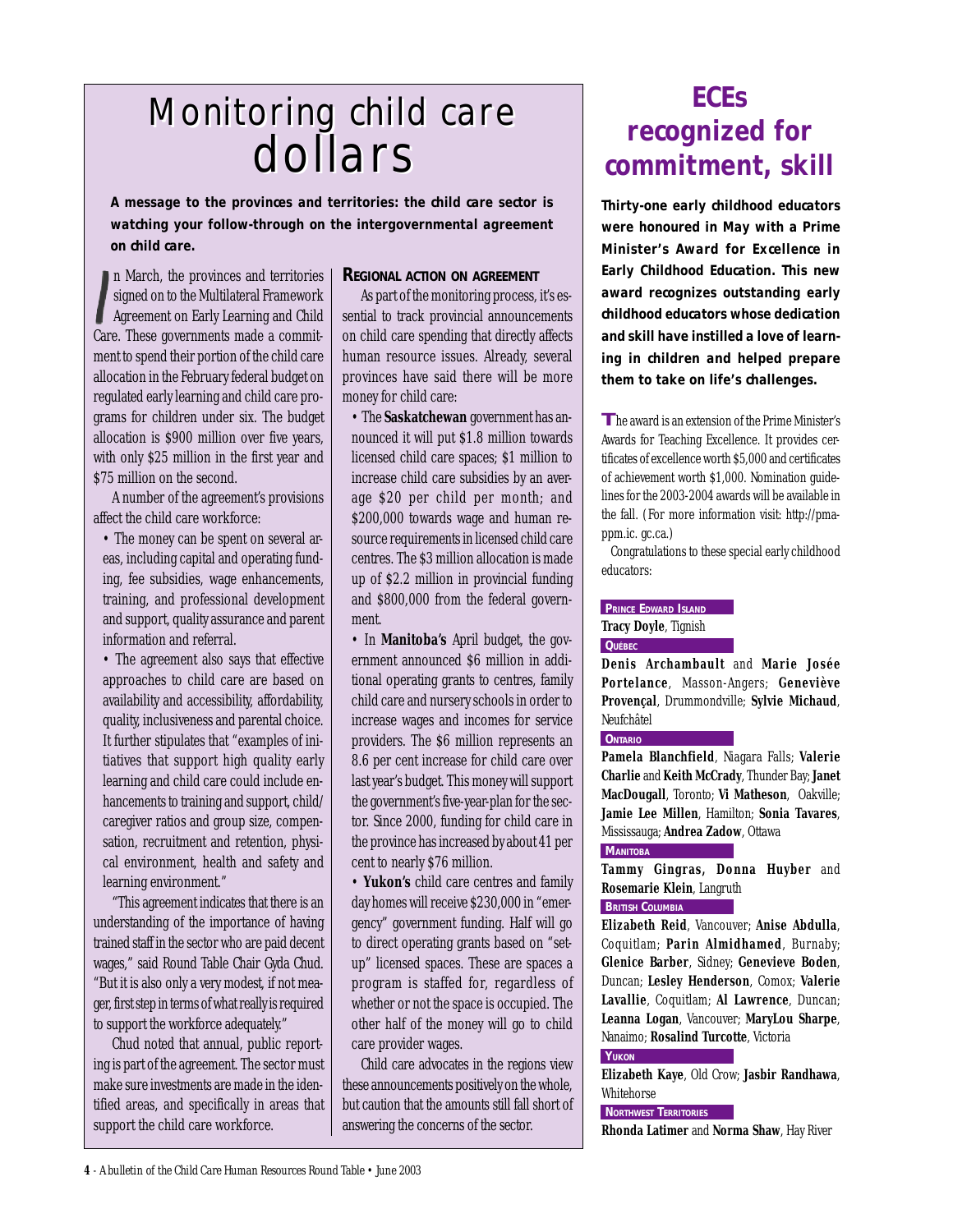## Nfld. and Labrador education supplement counts

**There is anecdotal evidence that suggests the educational supplement for certified early childhood educators in Newfoundland and Labrador is having a positive impact on retention.**

lthough an evaluation report says it's too soon for definitive results, "the research group found that the supplement helps people to say they will stay in the field," says Round Table member Joanne Morris, an educator in the early childhood education faculty at the College of the North Atlantic. The supplement—now in its second year—is paid annually to certified early childhood educators who have additional early childhood care and education (ECCE) credentials and work in licensed child care centres. Morris said the sector wants in-

creases to the supplement as new federal early childhood development dollars come to the province. An early childhood educator with a two-year ECCE diploma will receive a \$4,160 supplement when the current funding levels out in the third year; those with a one-year ECCE certificate will receive \$2,080.

The supplement is one of several human resource-related measures the provincial government has implemented in the child care sector. In the 2002-2003 academic year, non-repayable tuition grants were awarded to support about 50 students in the two-year early childhood education diploma programs.

In addition, four years ago the government made it mandatory for all practising early childhood educators and family child care providers in the regulated sector to become certified by June 1, 2003. But "hundreds have not met the deadline," Morris said. "Four years is too short and turnover is still high. With so many new people still coming into the system on a regular basis it's hard to keep up with the certifications." Morris said the sector was lobbying for an extended deadline.

## **Nothing but cuts in BC**

**The BC government is rolling** back the wages of many child care providers to 1998 levels as part of its \$50 million cut to the sector over a three-year period. The impact of these cuts will be farreaching, negatively affecting child care providers, and children and their families. Already, programs are closing, more than 10,000 families have lost all or part of their child care subsidy, and increasing numbers of children are in unlicensed settings or on their own before and after school. A flyer issued by the Coalition of Child Care Advocates of BC in May summed it up: "Child care month: nothing to celebrate!"

### "Historic" decision gives family child care workers union rights

**The Québec Labour Tribunal has given family child care providers the right to unionize and negotiate their working conditions, a decision that could have far-reaching implications for the sector.**

he ruling says that since all aspects of the work of family child care providers in the province are under the control of Les centres de la petite enfance (CPE), the workers cannot be considered independent contractors exempt from labour laws.

In her decision, Tribunal Judge Suzanne Hardman said that child care providers in two CPEs, La Rose

### **A big welcome to our first executive director!**

**We're pleased to announce the appointment of Diana Carter as the first executive director of the Round Table.**

**Diana was appointed executive director in mid-February. She brings to the Round Table extensive experience as a senior manager in children's programs and services in both community and government sectors.**

**Diana was previously executive director of the Big Sisters of Ottawa-Carleton for 16 years. She was at Big Sisters during the organization's merger with Big Brothers, and has experience in organizational and governance model development. This expertise is a bonus for us as we move to sector council status.**

**Since coming on staff, Diana has immersed herself in child care and human resource issues in the sector, as well as doing the daily work of overseeing our many activities and projects during this important period of organizational transformation. It's a lot to step into right away, but she's obviously up to the challenge!**

des vents and La Ribouldingue, receive a stable income (based on the \$5-a-day parent fee for child care in Quebec and a per-child contribution from the CPEs), making them financially dependent workers. There are 10,000 family child care providers in Québec.

More than 40 per cent of the province's \$5-a-day child care spaces in the CPEs are in family child care. Unlike their counterparts working in centrebased care, family child care providers do not receive benefits or paid vacations, cannot be absent except in emergencies, work 10 hours a day five days a week, and are not entitled to Employment Insurance, worker's compensation or maternity leave.

Unionization was one of the strategies advanced in the sector study, *Our Child Care Workforce: From Recognition to Remuneration*, to improve the wages and working conditions of child care providers.

The Confédération des syndicates nationaux (CSN), the major union representing child care workers in Québec, hailed the decision as "historic" and as giving family child care providers "the right to improve their deplorable working conditions." The CSN and the Centrale des syndicats du Québec have 68 applications pending to unionize family child care providers in various parts of the province.

The employers and the government have until early June to appeal the decision.